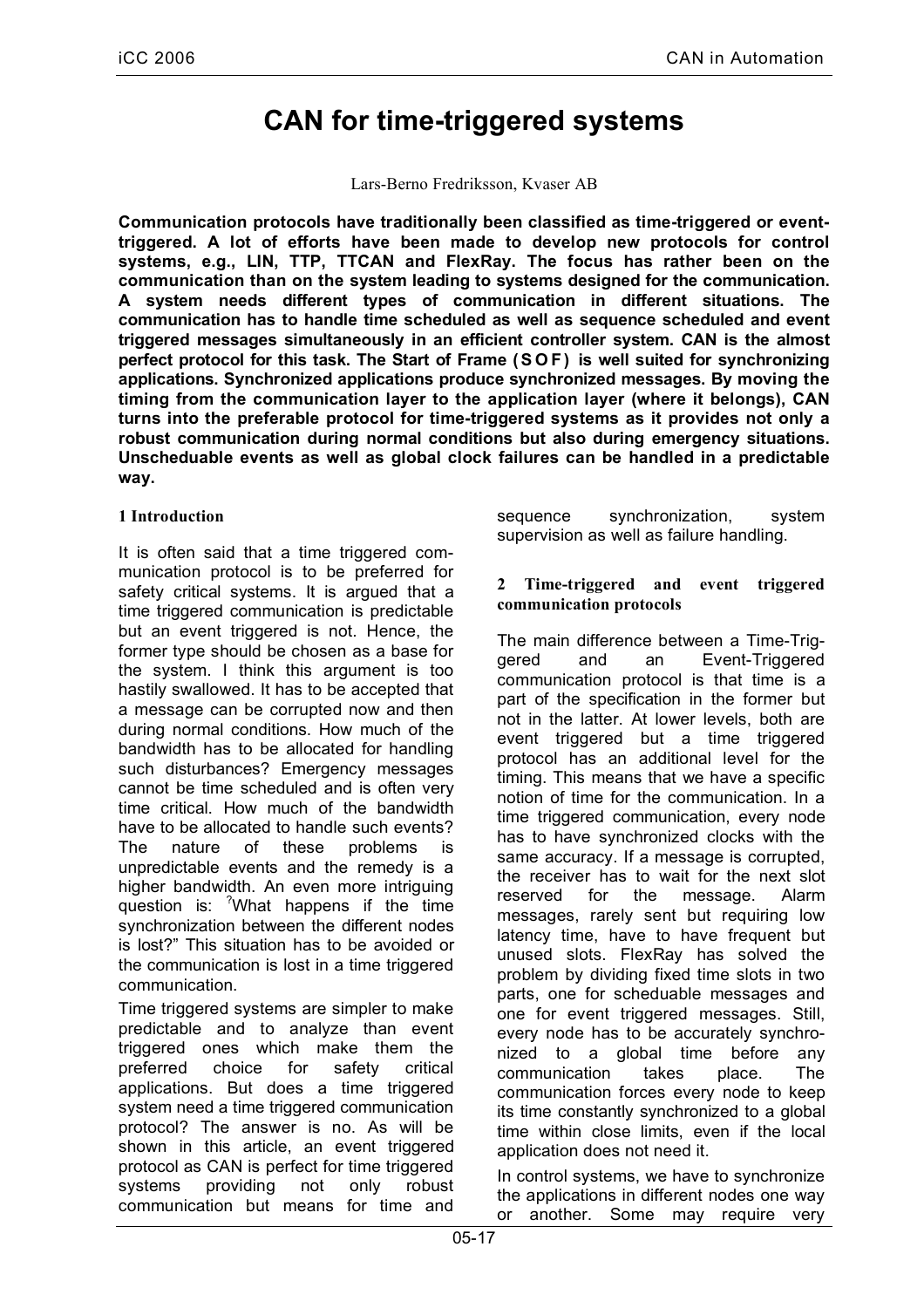accurate synchronization, others may not. Well-synchronized applications will produce well-synchronized transmission events. An event triggered communication will work as a time triggered one. The well-synchronized messages can be used as triggers for simpler nodes, which then can be synchronized in a cheap way. Further, by observing the communication, the quality of the synchronization of the applications in different nodes can be monitored. A time triggered protocol would hide this. Thus, an event triggered communication protocol is to be preferred for time triggered systems as it can be made simpler, cheaper and more robust than time triggered ones. It will also work if the time synchronization is lost and provide possibilities for a graceful degradation of the system.

#### **3 Basic assumptions for time triggered systems with an event triggered communication**

Some basic assumptions have to be made for the subsequent discussion:

- There is a system designer responsible for the system and one or more module designers, each responsible for one or more modules.
- There are three types of events that have to be handled in parallel:
	- o Time scheduable events
	- o Sequently scheduable events
	- o Non scheduable events
- The notion of time is a key element in time triggered systems and is different in different parts of a system.
- The time triggered systems discussed are control systems.

### **4 Time**

Time can be used for computing physical and chemical processes and for bringing events in a sequently order. It is essential to keep these two different uses in mind: In the first case we need a universal concept of time, in the second case not. In time triggered systems, we often have to deal with these two concepts of time in parallel. A common mistake is trying to force the two concepts into one as this only leads to unnecessary complex tasks. For mathematical models of physical and

chemical processes, we need time according the definition of a second. For any other purpose, there are usually other definitions that better fits the problem to solve.

Time is hard to define but simple to measure. Luckily, in time triggered systems we only have to measure time. For this, we need event genera-tors that generate repeating events, e.g., an oscillator or a rotating body. By counting the events, we get the time. Each event generator can generate a Time Domain (TD) if we can identify a specific event as the starting point. Time Event Generators (TEGs) can be of two types:

- Constant Frequency
- Variable Frequency and those can drive TDs of two types:
- **Linear Time**
- Circular Time
- which in turn can be of two types:
- Continuous Time
- Discontinuous Time

Different TDs can be related to each other by Reference Events (REs). A RE is an event that can be observed and time stamped in two or more TDs, simultaneously or with a known difference in time. For each problem, there is a TD where the simplest solution exists. This solution may then be transformed into another TD by a time operator.

## **5 Clocks**

Time is measured by clocks. Clocks can be of two types:

- **Real Clocks**
- Virtual Clocks

A Real Clock is a counter counting Time Events and visualizes time according to the rules of a TD.

A Virtual Clock is a clock showing time by a mathematical operator transforming time in one TD into time in another TD.

### **6 Synchronization**

The basis for control systems is synchronization of events in different parts of the system. These events are detected or generated by micro controllers, each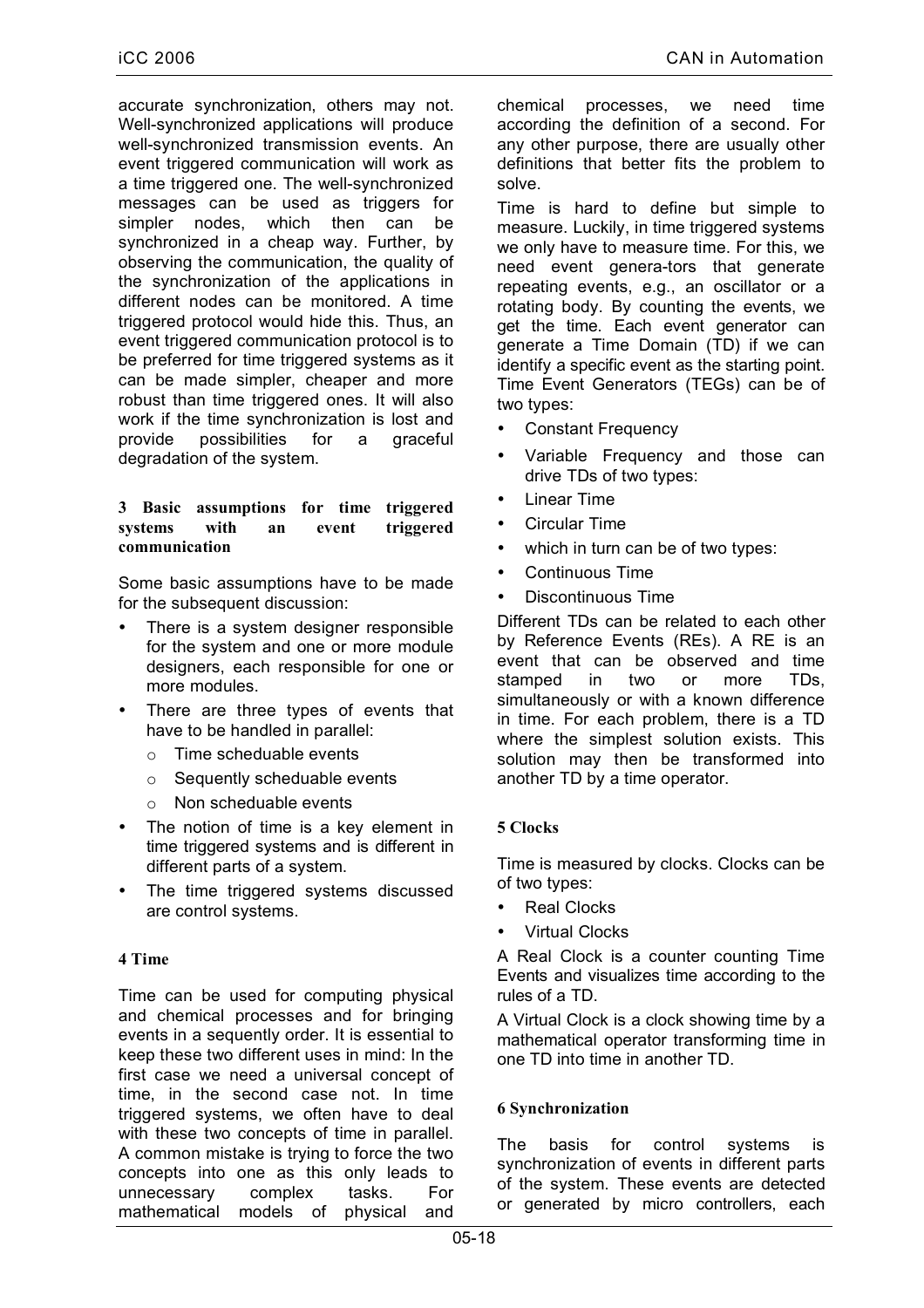driven by a local oscillator. The local oscillator is well suited as the TEG for a local TD as the response time and computing time is directly influenced by the oscillator.

The traditional way of synchronization is to synchronize the clocks to a global clock showing global time. To do so, we need at least two Reference Events, each associated with a specific time in the global TD. By the first RE, we can compute the time offset and by the second we can compute the frequency deviation between the local clock and the global clock. Then we can adjust the local clock to show the global time by either

adjusting the local TEG frequency or inserting or deleting Time Events or a combination of both methods.

A better approach is to keep the local time and convert it to and from the time of another TD when needed. The accuracy of the local clock is kept and it can be optimized to the local need. Simple modules can be kept simple and indirectly rely on other clocks in the system for the communication. Time conversions do not need much computing power. To do it every time when exchanging information with other nodes is simpler and more reliable than manipulating the local clock.



**Figure 1: The centralized system is sliced into smaller parts, each forming an ECU, and a communication layer is added.**

### **7 Systems design**

The type of communication protocol has to be considered at an early stage of the system design. A good approach is to look at the whole system as a centralized one to start with. The outer boundary of the system is analog and composed of input and output events. Inside, there is a corresponding analog-to-digital and digital-toanalog boundary. The first step is to identify all sensors and actuators needed and their timing requirements to make the system work.

The second step is to slice the system into suitable parts. Each part will be the specification for an Electronic Controller Unit (ECU) and can be seen as a subsystem with boundaries like the central system. These subsystems have to exchange information, so we have to add a new boundary, a communication boundary, with timing requirements and restrictions (fig. 1).

The requirements are depending on how we sliced the system in the first place and the restrictions on the communication protocol chosen in the second place. This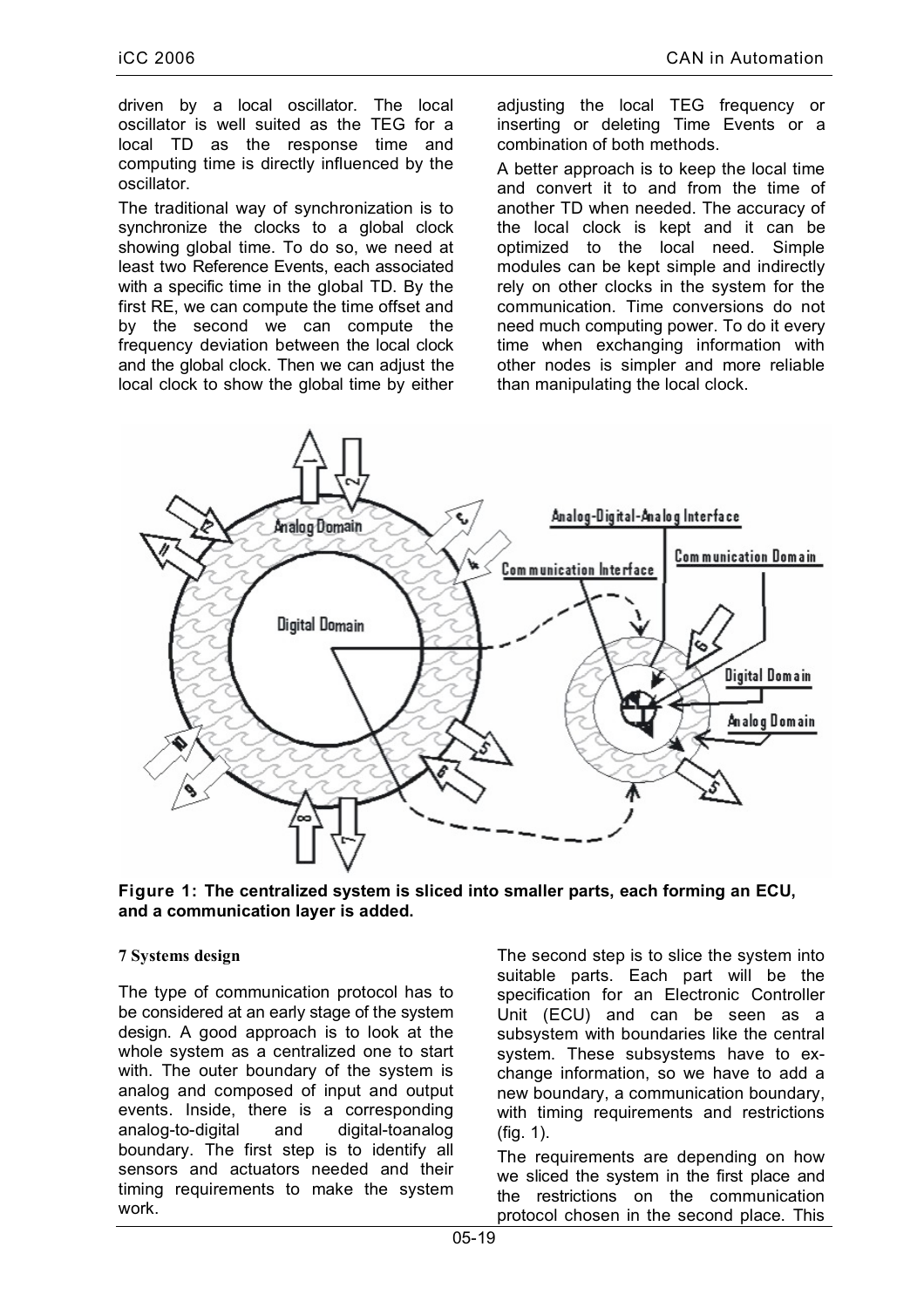is a typical hen and egg problem. Here, we choose CAN as the egg and we will see what kind of hen we will get.

The third step is to schedule the inputs and outputs as well as the communication.

# **8 Scheduling**

This process is very similar to project planning and PERT/CPM or GANTT methods and tools can to advantage be used here. In a first step, the system designer creates a System Schedule. He schedules all foreseeable major tasks and events required for the system performance according to a virtual time line, showed by a virtual system clock, i.e., we have a Virtual System Time Domain (VSTD), one and the same for every node in the system. A purely theoretical world. If one node needs an input value measured by another module, it has to be received within a certain time to keep the system stable. (This time frame can be extended if the time of capture is known). As we now are working in a virtual time domain, we can calculate the maximum time tolerances allowed for every event to keep the system within specified performance as well as the tolerances for keeping it safe. It is important to identify the communication interface at each node and determine the earliest time a transmit message can be ready for delivery and the latest time each receiving node has to receive it.

The communication is scheduled in a traditional way with time slots slightly longer than the longest message. This will ensure we have an adequate bandwidth. Only scheduable messages should be scheduled. No time slot should be reserved for unscheduable messages as alarms, retransmissions, etc. When we have managed to schedule every message, we know he system would work if we had perfect clocks in the system. We also know that we have more band-width than needed during normal conditions. As the length of every message is known, the actual slack at each slot is also known.

Sometimes it is difficult to find a proper schedule for a message. The slots do not even up with the repetition rate of this message and other messages. After a certain time, it will hit a slot already occupied. One solution might be to assign slots att a higher rate than needed. This is a

waist of bandwidth. As we will see later, another solution is to use the same slot for two or more messages now and then. In a CAN system, it can be advantageously scheduling messages to deliberately collide and take advantage of the collision resolution mechanism in CAN.

In the next step, the system designer breaks down the System Schedule into Module Schedules according to the VSTD. Each module will have its own local schedule of every scheduable event related to the module. As each node has to rely upon one or more local TDs (fig.2), Reference Events have to be identified and scheduled for the coordination of the different TDs. For any module designer, one thing is certain; his module will be attached to the communication and form a node in a system. Then it is rather obvious to look for suitable REs on the communication. In CAN, reception of a message is a good choice. SOF of a message might be even better. A time converter converting time in one TD to another, will require time stamps of the REs in each domain, so it is natural for a module designer to offer the service of transmitting the time stamps on request.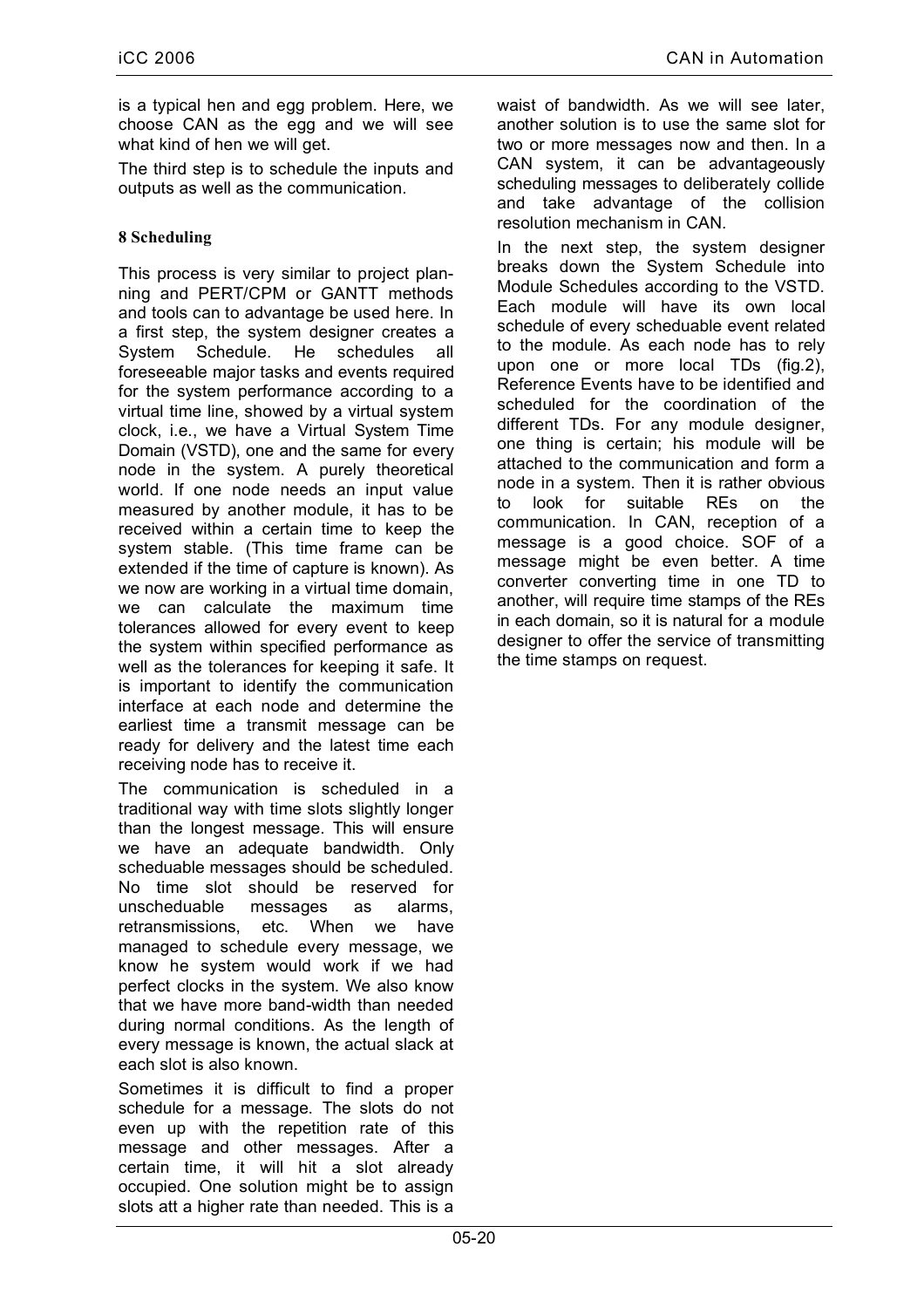

**Figure 2: The system schedule is broken down into a local schedule adjusted to the local TD at each node**

## **9 The system schedule in runtime**

The schedule in runtime is depending on how well the different TDs can be synchronized to the VSTD. Some advanced nodes may require several local TDs with different properties, e.g., one TD with a continuous circular time measured by a high resolution, high accuracy clock for closed loop control tasks, one TD with a discontinuous linear time and medium resolution clock for the communication and one continuous linear time with a low resolution clock for calendar time. A simple node, e.g., measuring temperature at command, may do well with a TD with a very short discontinuous linear time and low resolution clock, just enough for capturing the temper-



**Figure 3: If a schedule jitter is acceptable, messages from a node (B) with a less accurate clock are scheduled to deliberately collide with the previous message. The message will appear in a timely order on the bus due to the CAN collision resolution.**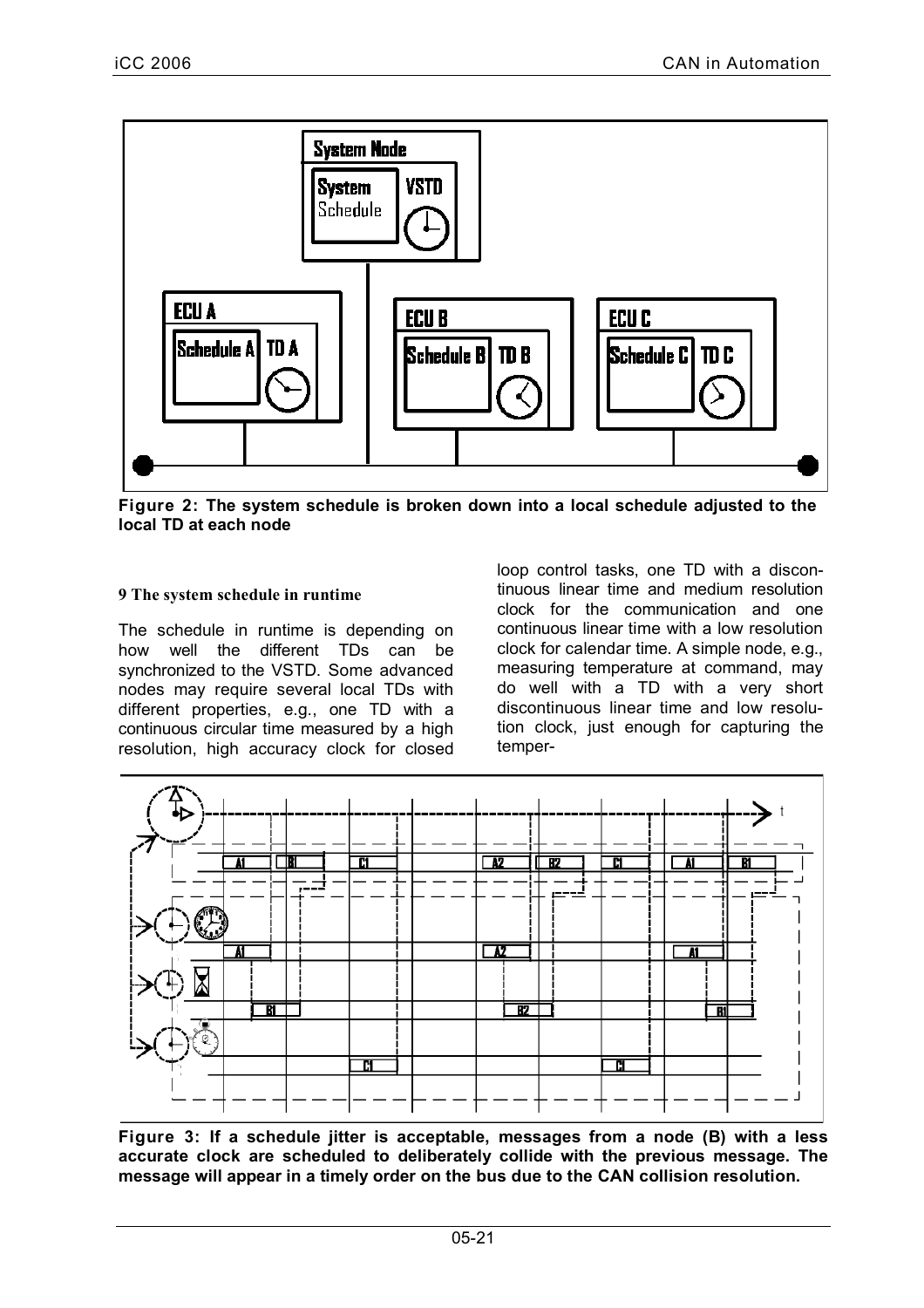ature and transmitting the value within a few milliseconds from the reception of the trigger message. In between, it does not need any notion of time even in a time triggered system.

## **10 Coordination of local time domains**

The basis for coordination of TDs is REs. The only correlation between the different TDs needed for the communication to work is that the clocks keep their frequency within the tolerance required by the CAN specification. This is continuously checked by the CAN controllers. As long as messages run on the bus, the oscillators are within allowed tolerance. CAN messages are therefore ideally suited for bringing REs. The SOF is the best but only some CAN controllers make this available for the applications. Some other CAN controllers offer time stamping of received messages, including their own transmit messages. This is also a good RE but not as well-defined as the SOF. Finally, the ACK bit transmission is always available and possible to use as a RE. As we are not manipulating the local clock, just capturing the time, we can wait to accept the RE until the message is correctly received. Then, CAN has a highly reliable, built in RE mechanism free of charge. Every node in the system has captured the same event and every TD is related to the same event.

The appropriate quality of the local TDs is mainly a problem for the module designer to solve. If he does not foresee any message ex-change with other nodes in a system, he may offer a specific TD with a linear and discontinuous time dedicated to message transmissions and to coordination of events with other nodes. The time starts when a message with matching CAN identifier is received and lasts for a given period of time. Any local event can be scheduled according to the local clock associated with this TD, e.g., capturing of measured values and transmission of messages. If the SOF of a message is used as RE between two or more nodes, their relative time can be kept within a fraction of a micro second.

The system designer can have a node of his own with a Virtual Clock and the system schedule. The relation between the different TDs can be calculated, either directly by time stamped REs from the nodes, or indirectly by time stamping received messages from the nodes and comparing the reception time with the system schedule. New and better local schedules can be calculated and downloaded.

## **11 The communication schedule in runtime**

Nodes with well-synchronized clocks will transmit at correct time. As long as a later message transmission from another node does not hit the SOF when colliding, it will not disturb the timeliness of the schedule. A node can then be scheduled to deliberately collide with the message in the previous slot. CAN will see to it that the transmission of the message will be started three bit times after the previous one. If the node in the following time slot is scheduled to hit in the middle of the previous one, the clock can deviate half a message length from the ideal time and the time slots will still be kept (fig.3). This makes it possible to allow nodes with less accurate clocks to participate in the communication where other nodes need high precision time slots.

In any system, sometimes a message gets corrupted by a disturbance. In a reasonably well designed system, this occurs less than once in ten thousand messages. When a message is corrupted, CAN will automatically retransmit it. If the system is designed to admit some jitter of the message schedule, the automatic retransmission is a great feature for real time systems. The retransmitted message may collide with the next one, but the collision is resolved by the CAN rules. If the schedule is tight, there might some further collisions along the road, but as the slots are longer than the messages, the slacks will sooner or later add up to a full message and the schedule is back in shape. As few messages are involved in the collisions, the maximum jitter and the time for the recovery is computable. Depending on the CAN identifier of the respective messages, they might change order, but in a predictable way.

Alarms and similar unscheduable messages are handled in the same way and need not to have any predefined slots.

## **12 Additioal advantages with CAN**

CAN will also work in a real time system where the TDs are fed with variable